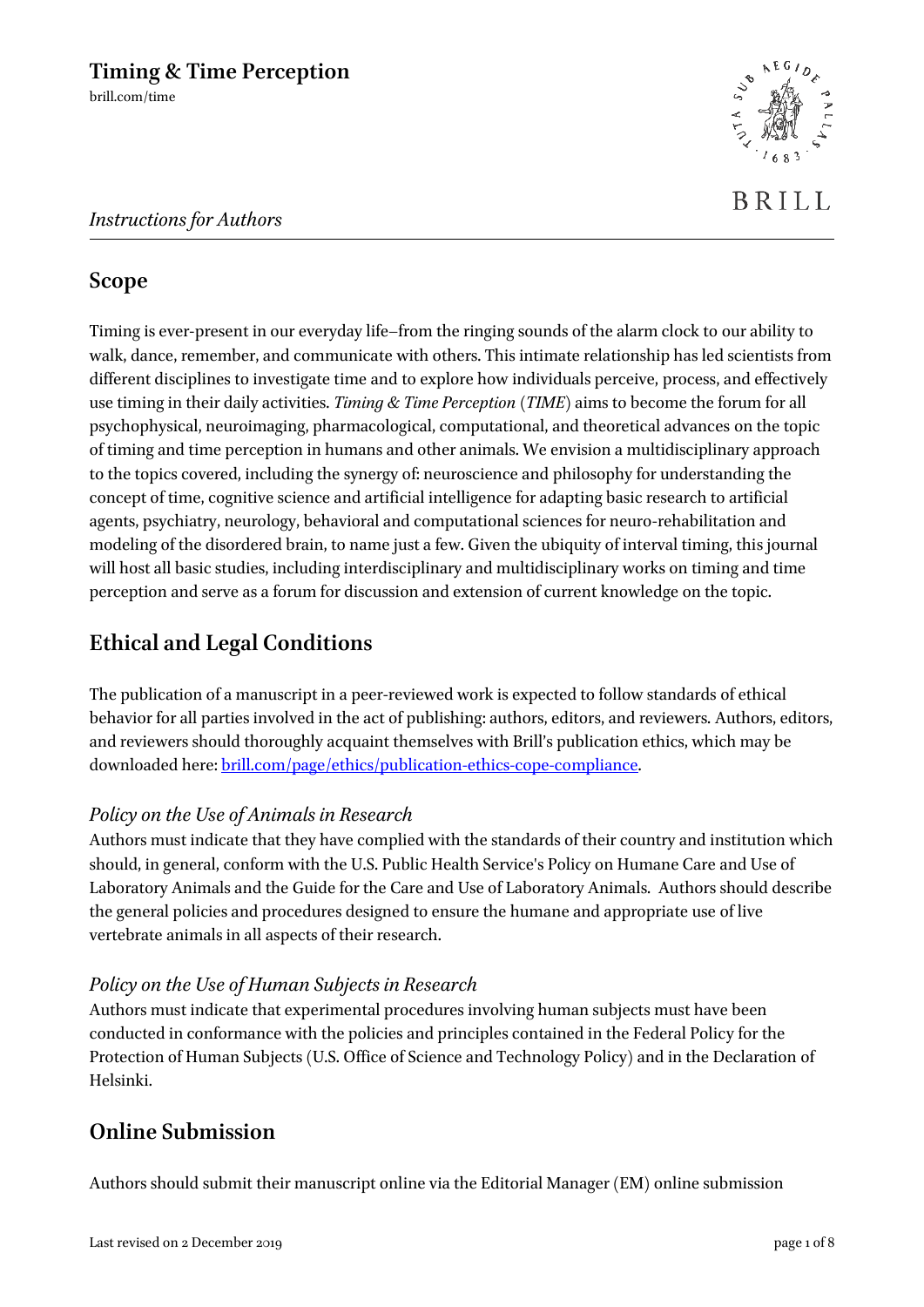**BRILL** 

### *Instructions for Authors*

system at [editorialmanager.com/timebrill.](http://www.editorialmanager.com/timebrill) First-time users of EM need to register first. Go to the website and click on the "Register Now" link in the login menu. Enter the information requested. During registration, you can fill in your username and password. If you should forget your Username and Password, click on the "send login details" link in the login section, and enter your e-mail address exactly as you entered it when you registered. Your access codes will then be e-mailed to you. Prior to submission, authors are encouraged to read the 'Instructions for Authors'. When submitting via the website, you will be guided stepwise through the creation and uploading of the various files. Authors also have the opportunity to suggest and oppose reviewers by submitting the names and (e-mail) addresses. The system automatically generates an electronic (PDF) proof, which is then used for reviewing purposes. All correspondence, including the editor's request for revision and final decision, is sent by e-mail. A revised document is uploaded in the same way as the initial submission.

### *Supplementary Media / Data Files*

To support and enhance your manuscript, *TIME* accepts electronic supplementary material, including supporting applications, high-resolution images, background datasets, sound or video clips, large appendices, data tables and other items that cannot be included in the article PDF itself. Authors should submit the material in electronic format together with the other manuscript files and supply a concise and descriptive caption for each file. In order to ensure that your submitted material is directly usable, please provide the data in one of the broadly accepted file formats for video, audio, etc. and limit the file size (e.g., for video: max. 3 GB). Supplementary files supplied will be published online at FigShare [\(www.figshare.com\)](http://www.figshare.com/), to which reference is made in the published article on Brill Online Books and Journals, and vice versa.

### *File Formats*

Most popular formats are allowed for the initial submission, as long as an editable source file (e.g., a Word file) is included. Figures must be in digital format. Please refer to 'Figures' in this document for more detailed instructions.

### *Contact Address*

For any questions or problems relating to your manuscript please contact the Editors (Dr. Argiro Vatakis, Prof. Warren H. Meck, Dr. Hedderik van Rijn) at: [timingtimeperception@gmail.com.](mailto:timingtimeperception@gmail.com) For eventual questions about the EM website, authors can also contact Brill's EM Support Department at: [em@brill.com.](mailto:em@brill.nl)

## **Submission Requirements**

### *Types of Contribution*

− Full Theoretical, Research, Review, and Replication articles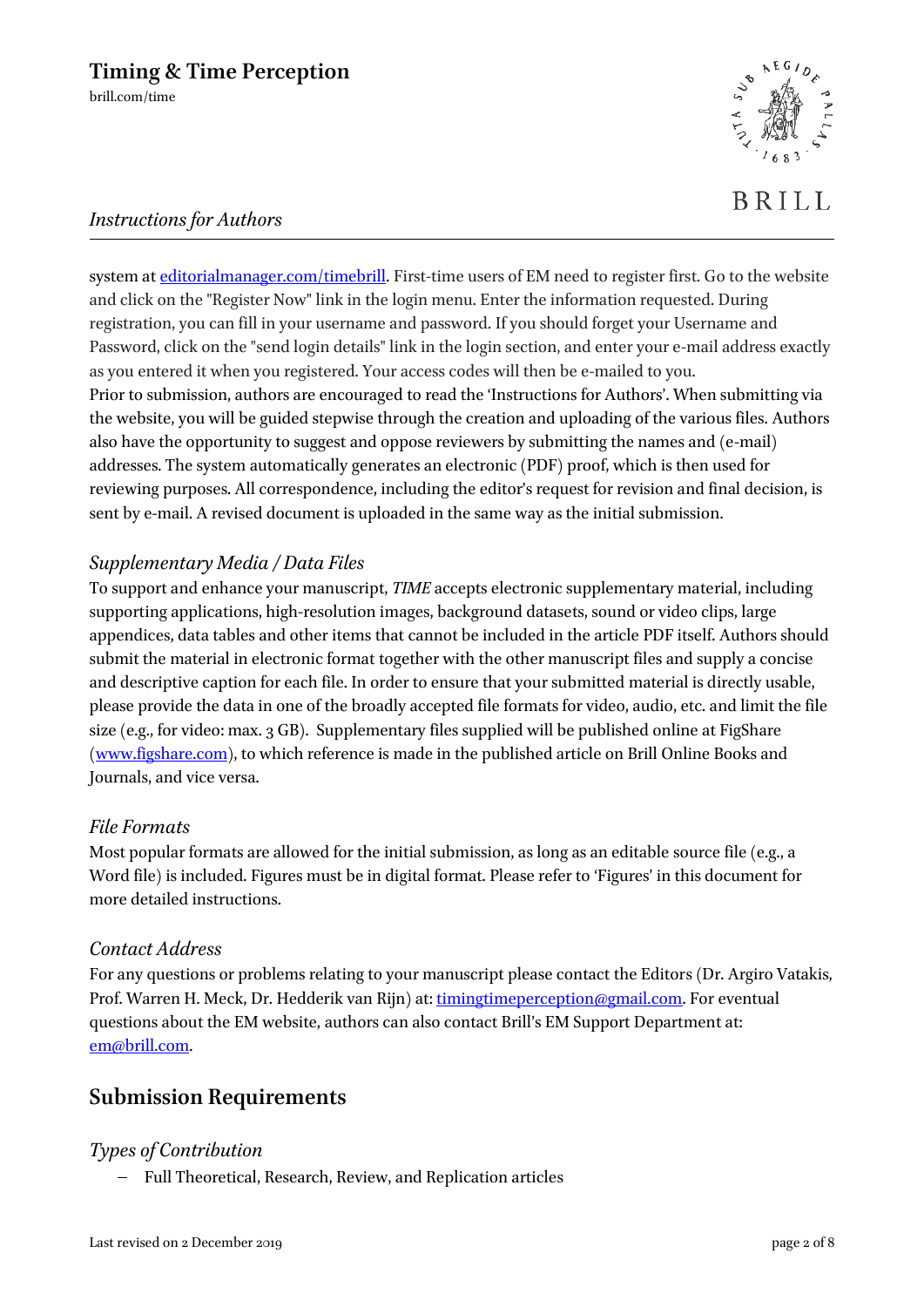

**BRILL** 

### *Instructions for Authors*

- − Brief Commentaries, Letters to the Editor, Brief Communications reporting original empirical findings, major theoretical advances or crucial developments that warrant rapid communication to the scientific community
- − Proposals for special issues on a new and/or important area (or issue) in the field (must be communicated with one of the Editors-in-Chief)

### *Language*

Manuscripts should be written in English. Spelling (British or American) should be consistent throughout. As no language editing facilities are provided by the journal, the author should ensure that the submitted manuscript is publication ready.

#### *Length*

Full articles need not be any specific length, but authors must confine themselves to the maximum required by the subject matter. Brief contributions must be no more than 3,000 words long excluding title, author affiliations, acknowledgments, references, and figures/tables (this word limit must be strictly observed due to page limits - note that the 3,000 words does include the abstract). Please provide a word count on the title page.

### **Manuscript Format and Structure**

#### *Format*

Contributions should be typed, 1.5 or double line spacing and wide margins throughout. *Italics* should only be used for scientific species names, words that need to be emphasized (no italics for: e.g., i.e., etc., cf.) and for mathematical and statistical variables such as p, F, U, T, N, r, but not for SD (standard deviation), SE (standard error), DF (degrees of freedom), and NS (non significant). **Bold** should only be used in exceptional cases of extra emphasis or in some formulas, and for the title and authors' names of the manuscript.

*Capitals* should only be used for title and headings, first letters of sentences, first letters proper names, and first letters of specific words (e.g., tables, figures, experiments) that should be emphasized; small capitals for words that should be printed in capitals.

#### *Headings*

Headings should be numbered consequently, e.g., **2.** for the main heading, *2.1.* for the second level heading, and *2.1.1.* for the third level heading.

Main headings are in **bold** (Introduction, Material and Methods, Results, Discussion, References or other variants if appropriate), flush left, capitals for the first letter of main words, separated by white lines from text.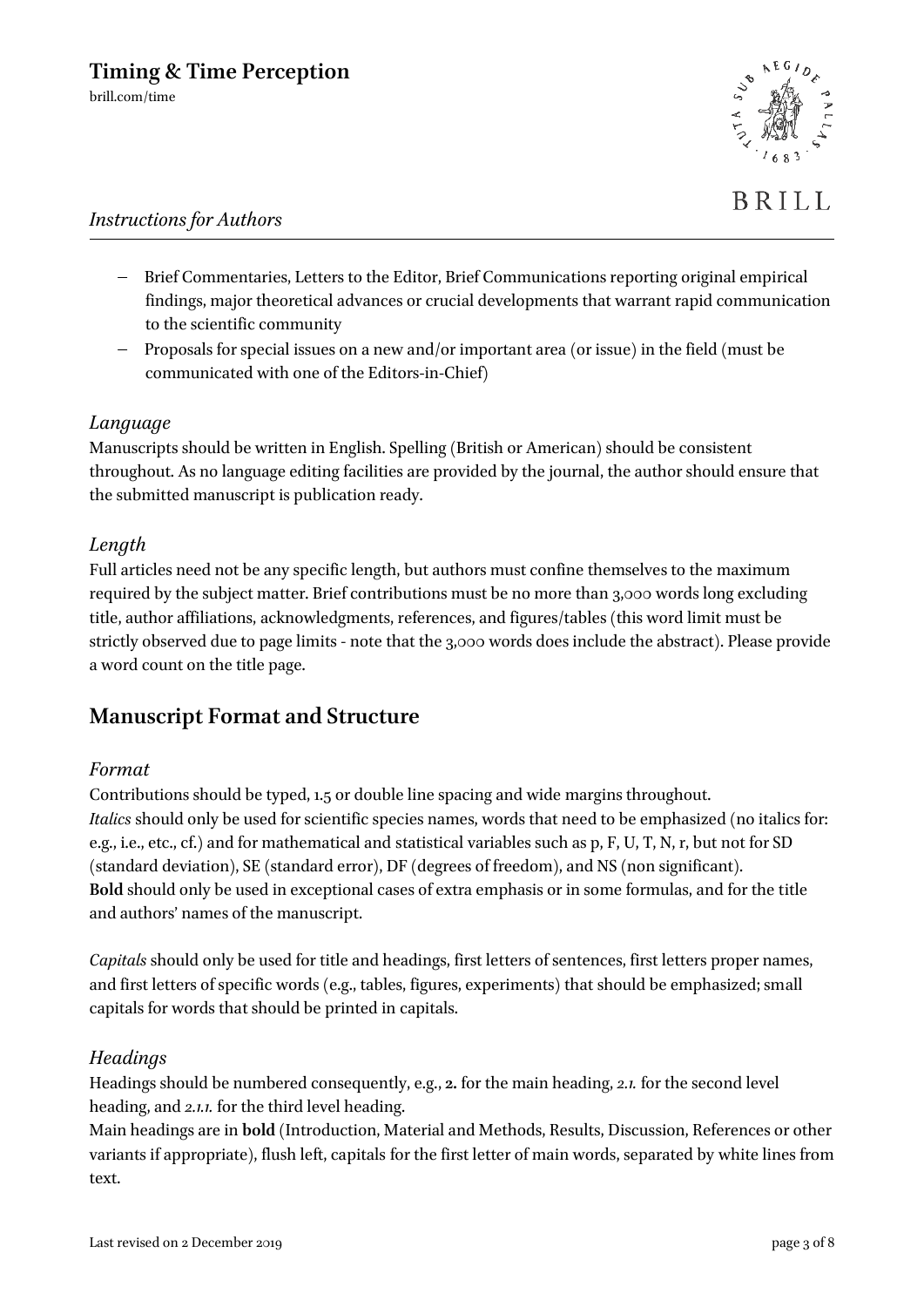

Second level headings in *italics*, flush left, capitals for the first letter of main words, separated by white lines from text.

Third level headings in *italics*, flush left, capitals for the first letter of main words, separated by a white line from the preceding text; the following text starts on the next line.

### *Title Page*

The first page of an article should contain the title of the paper, the name(s) and address(es) of the author(s), a short title (not exceeding 50 characters, spaces included), and the name, e-mail address, and postal address of the author to whom correspondence and proofs should be sent.

*The manuscript title* should be given in bold, roman type (**The Title of the Manuscript**), with capitals for the first letter of main words and should be as brief and informative as possible.

*Authors' names* should be in bold, roman type as normally used by the author, first name followed by family name, names separated by commas and between the last two names by 'and', references to institutes and addresses as superscripts (e.g.,  $^1$  or  $^{1,2}$  in ascending order).

*Affiliation:* the institute where the work has been done should be indicated under the authors in roman type, first letters of major words in capitals. If the authors are based at different organizations this should be indicated in superscript in front of the institute (e.g., 'Centre for...-corresponding to the references under 'authors').

*The e-mail addresses* of corresponding authors may be added as numbered footnotes.

### *Abstract and Keywords*

Each article should be accompanied by an abstract in English, which should mention all the principal facts and conclusions set forth in the paper. The abstract may be up to 250 words in length. Three to eight keywords should be given. Keywords should be comma separated.

### *Introduction*

State the objectives of the work and provide an adequate background.

### *Material and Methods*

Provide sufficient detail to allow the work to be reproduced. Methods already published should be indicated by a reference: only relevant modifications should be described. This section should be in a smaller font than the rest of the paper.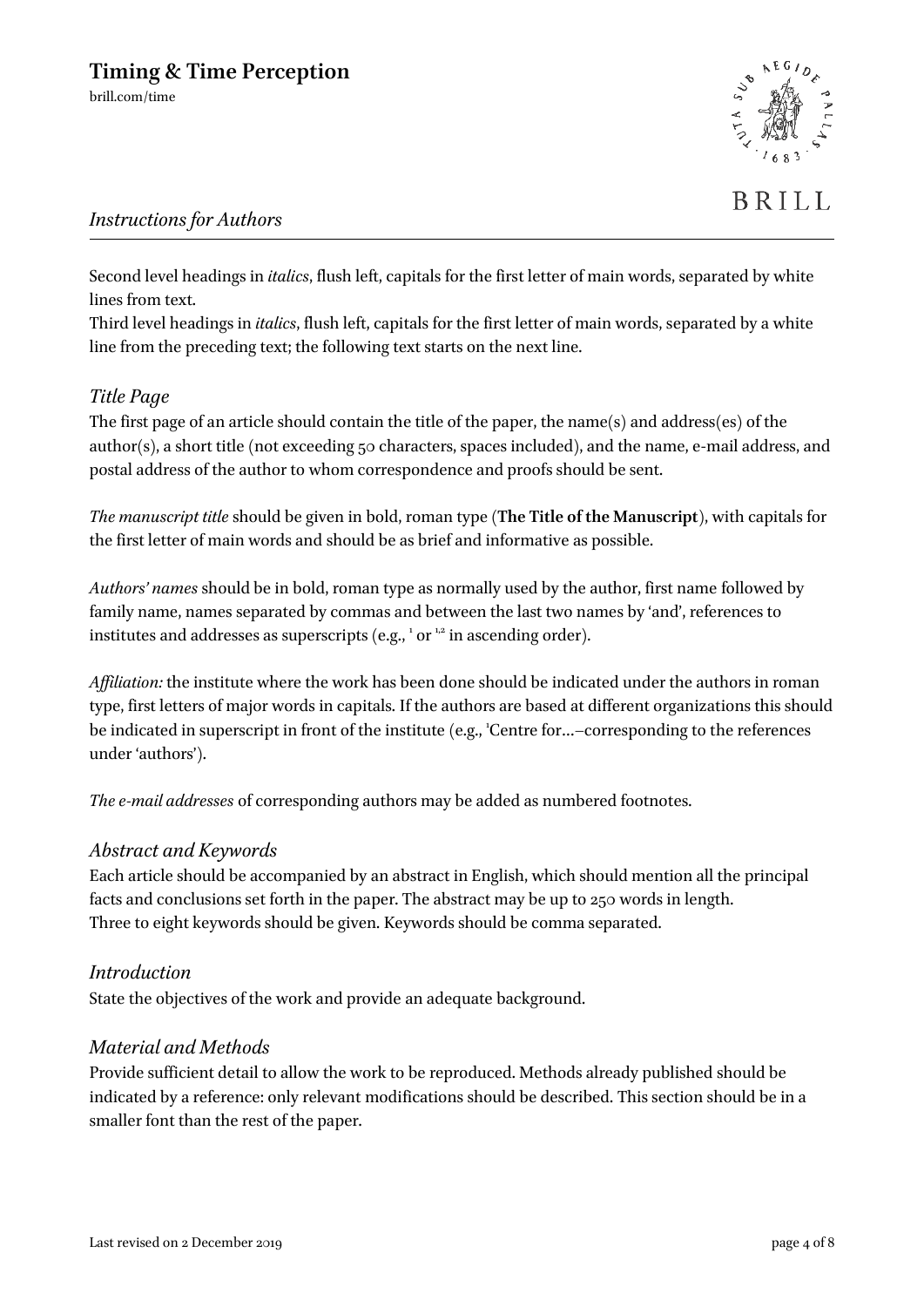brill.com/time



# **BRILL**

### *Instructions for Authors*

# *Results*

Results should be clear and concise.

### *Discussion*

The main conclusions of the study should be presented in detail and in relation to existing knowledge.

### *Acknowledgments*

Collate acknowledgments in a separate section at the end of the article before the references. The title of this section should be in italics, flush left. List here those individuals who provided help during the research or the funding source that supported this research and/or the researchers.

### *References*

Please ensure that every reference cited in the text is also present in the reference list (and vice versa). References cited in the abstract must be given in full. Unpublished results and personal communications can be used in the text. If included in the reference list, they should follow the APA reference style and include a substitution of the publication date with either 'Unpublished results' or 'Personal communication'. Citation of a reference as 'in press' implies that the item has been accepted for publication.

Add a DOI number whenever available.

*Citations in the text* should follow the referencing style used by the APA, but a limit of **two** to the number of author names applies, to minimize the space needed.

For the same reason, titles of publications in the *reference list* may and will be abbreviated. The proper abbreviations to use can be found here: [ncbi.nlm.nih.gov/nlmcatalog/journals.](http://www.ncbi.nlm.nih.gov/nlmcatalog/journals) References should be arranged alphabetically and, if necessary, sorted chronologically. More than one reference from the same author(s) in the same year must be identified by the letters 'a', 'b', 'c', etc., placed after the year of publication. The same applies to publications with three or more authors which have the same first author and publication year.

Example with two authors Allman and Meck (2012): *Citation in running text.* (Allman & Meck, 2012): *Citation in parenthetical format and in tables.* Allman, M. J., & Meck, W. H. (2012). Pathophysiological distortions in time perception and timed performance. Brain, 135, 656–677: *Citation in reference list.* DOI: 10.1163/22134468-00002044.

Example with **three** or more authors Brochard et al. (2003): *Citation in running text.*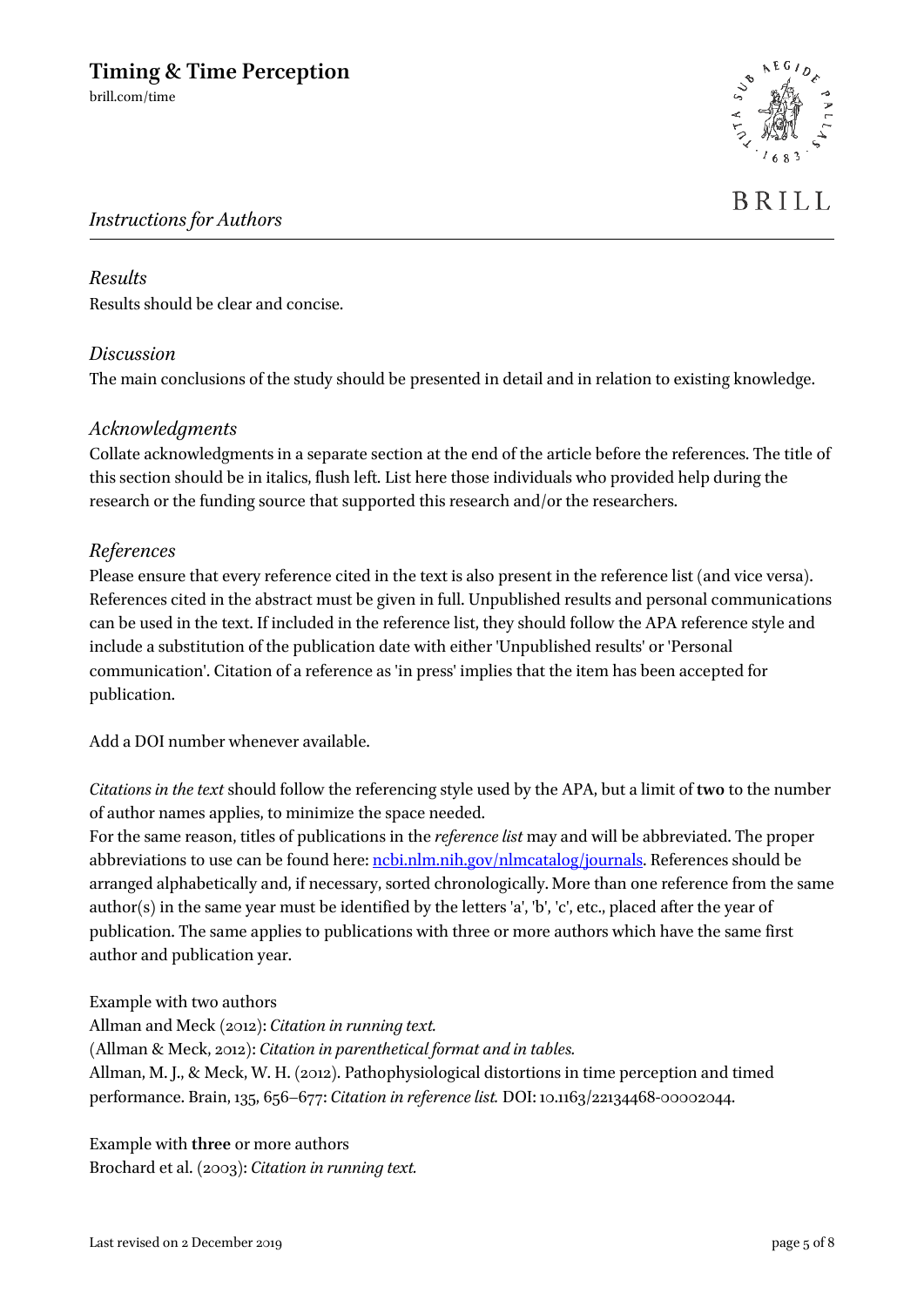brill.com/time



### *Instructions for Authors*

(Brochard et al., 2003): *Citation in parenthetical format.*

Brochard, R., Abecasis, D., Potter, D., Ragot, R., & Drake, C. (2003). The "ticktock" of our interval clock: Direct brain evidence of subjective accents in isochronous sequences. Psychol. Sci., 14, 362–366: *Citation in reference list.* DOI: 10.1163/22134468-00002045.

For more details, refer to the *Publication Manual of the American Psychological Association*, Sixth Edition, ISBN 978-1-4338-0561-5.

### *Mathematics*

Detailed mathematical discussion should be placed in an appendix, to be published online as Supplementary Material (see below). Units of measurement, abbreviations, and symbols should follow the international system of units (SI). Equations and formulae should be numbered consecutively with Arabic numerals in parentheses on the right-hand side of the page.

### *Figures*

*References to figures* should consist of the complete word only at the beginning of a sentence and in the figure captions; otherwise the abbreviations "Fig." or "Figs" are used. Figures should be submitted as separate source files in .eps, .tif, or .jpg format, in a size suitable for the typesetting area of the journal, which is 120 x 190 mm. The resolution of these files should be at least 300 dpi for half-tone figures, and 600 dpi for line drawings. The text in a figure must be legible, and should not be smaller than corps 7. The size, style, and font of this lettering for any text in a figure should be the same for all figures in the manuscript. Greyscale graphics must be provided as monochrome images. There is no charge for full colour images or figures in either the print or electronic edition. To guarantee good resolution in printing, color figures must be original TIF or EPS (no PDF) files with a minimal resolution of 300 dpi for half-tone figures, and 600 dpi for line drawings and in full color (i.e., CMYK and not RGB format). Diagrams, maps, drawings, charts, and photographs should be free of charge and copyright, or the author has to obtain permission for publication from the original copyright owner(s). A list of figure captions should be added on a separate page at the end of the manuscript.

### *Tables*

*References to tables* should consist of the complete word, first letter capital (also in the middle of a sentence or in brackets) + number in Arabic numerals: Table 7 or (Table 7). Tables should be kept as simple as possible. The title should give all details that are needed to understand the table except obvious footnotes. Tables should be included at the end of the manuscript.

### *Abbreviations*

*Abbreviations* should be followed by '.' unless the abbreviation is written with the last letter of the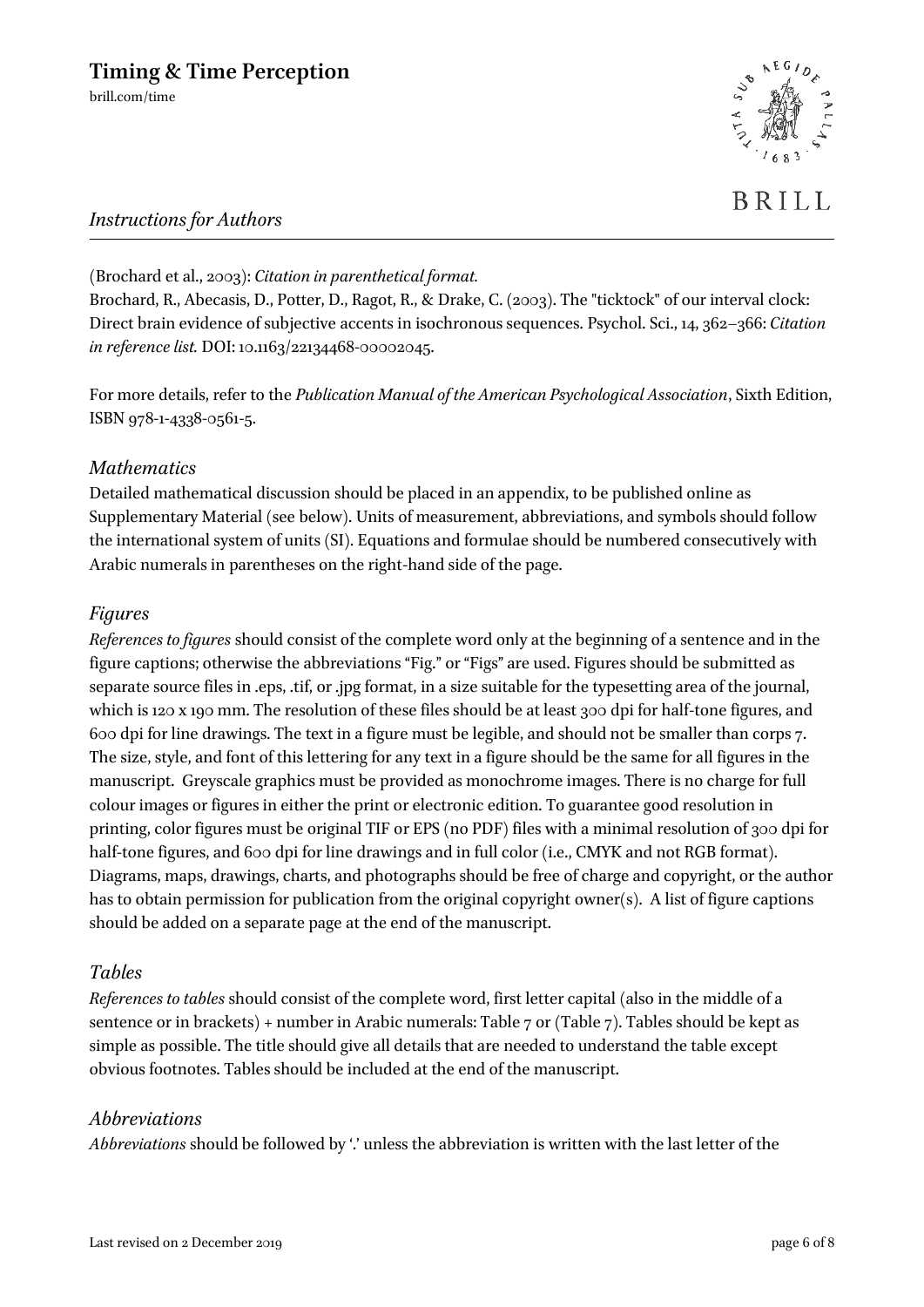

original word at the end position (thus: i.e.,  $-$  e.g.,  $-$  cf.  $-$  etc. but Eds  $-$  Dr  $-$  edn  $-$  Figs)  $-$  measures (such as mm, cm, m, s, l) without  $\therefore$  The word 'equation' should not be abbreviated.

### *Quotations*

Use single *quotation marks* (') for isolated words or conceptions, double (") for literal quotes.

### *Footnotes*

If footnotes are needed, number them consecutively throughout the article, using superscript Arabic numbers. Many word processors build footnotes into the text, and this feature may be used. Should this not be the case, indicate the position of footnotes in the text and present the footnotes themselves separately at the end of the article.

### *Copyright*

The use of general descriptive names, trademarks, etc., in this publication, even if the former are not specifically identified, is not to be taken as a sign that such names are exempt from the relevant protective Instructions to Authors' laws and regulations and may accordingly be used freely by anyone.

## **Publication**

### *Proofs*

Upon acceptance, a PDF of the article proofs will be sent to each author by e-mail to check carefully for factual and typographic errors. Authors are responsible for checking these proofs and are strongly urged to make use of Comment & Markup tools to note their corrections directly on the proofs. At this stage in the production process only minor corrections are allowed. Alterations to the original manuscript at this stage will result in considerable delay in publication and, therefore, are not accepted unless charged to the author. Proofs should be corrected and returned to the managing editor as quickly as possible.

### *E-offprints*

A PDF file of the article will be supplied free of charge by the publisher to the author of articles or review for personal use. Brill is a RoMEO yellow publisher. The Author retains the right to self-archive the submitted (pre-peer-review) version of the article at any time. The submitted version of an article is the author's version that has not been peer-reviewed, nor had any value added to it by Brill (such as formatting or copy editing). The Author retains the right to self-archive the accepted (peer-reviewed) version after an embargo period of 12 months. The accepted version means the version which has been accepted for publication and contains all revisions made after peer reviewing and copy editing, but has not yet been typeset in the publisher's lay-out. The publisher's lay-out must not be used in any repository or on any website [\(brill.com/resources/authors/publishing-books-brill/self-archiving-rights\)](http://www.brill.com/resources/authors/publishing-books-brill/self-archiving-rights).